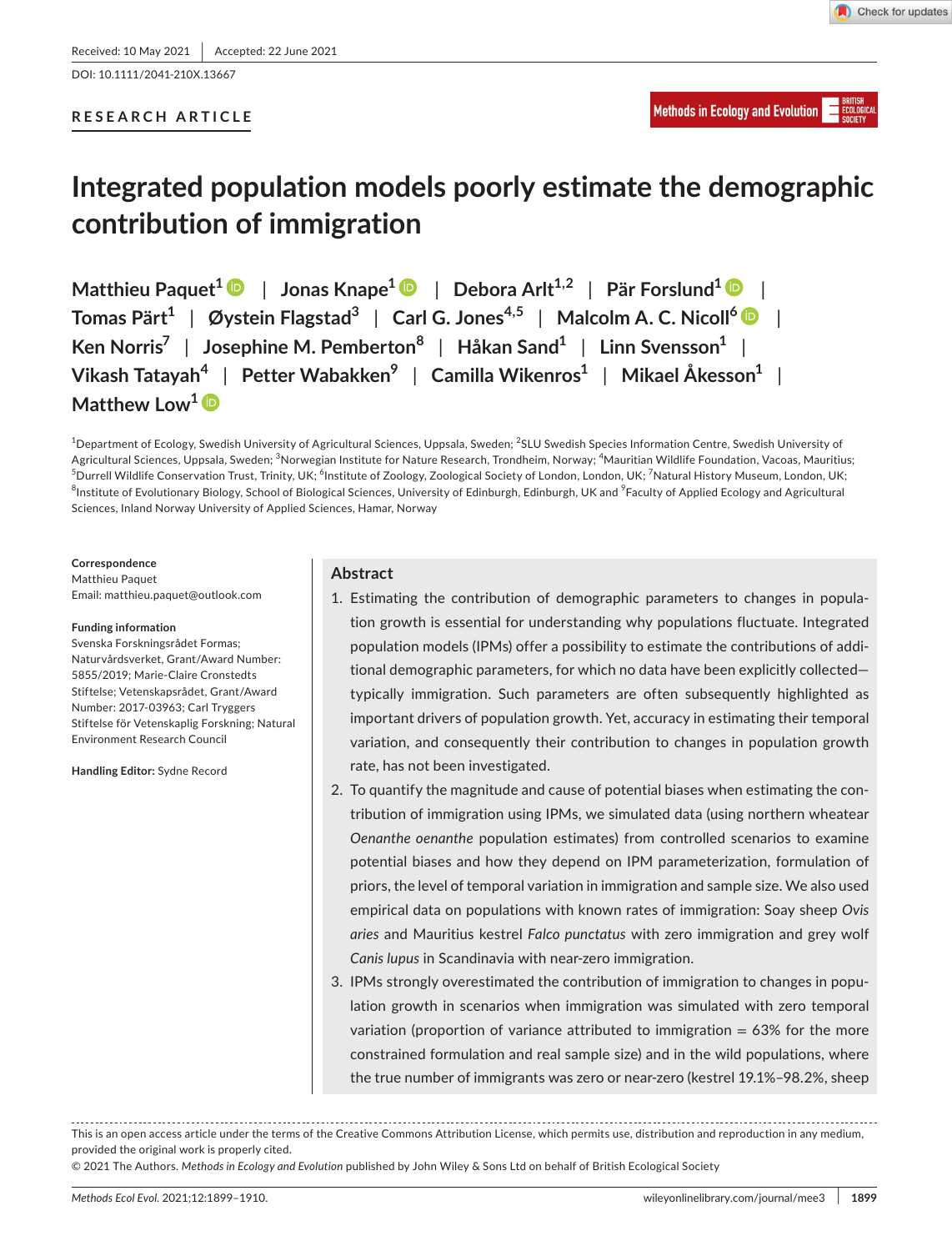4.2%–36.1% and wolf 84.0%–99.2%). Although the estimation of the contribution of immigration in the simulation study became more accurate with increasing temporal variation and sample size, it was often not possible to distinguish between an accurate estimation from data with high temporal variation versus an overestimation from data with low temporal variation. Unrealistically, large sample sizes may be required to estimate the contribution of immigration well.

4. To minimize the risk of overestimating the contribution of immigration (or any additional parameter) in IPMs, we recommend to: (a) look for evidence of variation in immigration before investigating its contribution to population growth, (b) simulate and model data for comparison to the real data and (c) use explicit data on immigration when possible.

### **KEYWORDS**

immigration, integrated population models, parameter estimation, temporal variation, transient Life Table Response Experiment contribution

## **1** | **INTRODUCTION**

Quantifying the relative contribution of demographic parameters to population growth is essential for understanding the processes influencing population dynamics (Caswell, 2000; Coulson et al., 2005; Koons et al., 2016). This is important in population research, where identifying these relationships not only can help to predict the effectiveness of targeted conservation measures on population growth but also to provide information about the spatial scale at which conservation management should be taken (Schaub et al., 2012; Zipkin & Saunders, 2018). For example, if local reproduction is a strong contributor to population growth, this suggests that measures supporting reproduction at the local scale may be an effective strategy at managing the population, while a strong contribution of immigration would instead suggest that supportive measures should be undertaken at a larger spatial scale. However, acquiring data on all demographic parameters and their temporal variation is often challenging. In particular, the measures of immigration are often limited or absent from datasets (Abadi et al., 2010). For this reason, modelling approaches such as integrated population models (IPMs) have been developed that use other demographic data to estimate the missing demographic parameters and their contribution to population growth rates (Abadi et al., 2010; Schaub & Fletcher, 2015; Schaub et al., 2013).

IPMs combine data on demographic rates with data on population size to allow: (a) an estimate of changes in both demographic rates and population growth rate in a joint analysis, and in some cases (b) to estimate *additional* demographic parameters (Riecke et al., 2019) for which no data have been explicitly collected by integrating information from available data on other parameters and population growth (Kéry & Schaub, 2011; Schaub & Abadi, 2011). Therefore, IPMs offer the exciting possibility to investigate how changes in a demographic parameter are associated with changes

in population growth rate, even in cases where no explicit data on this parameter are available (Millon et al., 2019). Hence, a rapidly increasing number of recent studies have used IPMs to estimate the contribution of such additional parameters, typically immigration (e.g. Schaub et al., 2012; Taylor et al., 2018; Weegman et al., 2017), but also productivity or breeding success when populations are assumed to be closed to immigration (Baillie et al., 2009; e.g. Besbeas et al., 2002; Nuijten et al., 2020).

However, since no explicit data are used, estimating the contribution of an additional demographic parameter such as immigration rate must be based on particular modelling assumptions. It has been shown that estimation of the mean immigration rate can be sensitive to the parametrization and priors chosen (Schaub & Fletcher, 2015), and that systematic bias in the estimation of other parameters results in biased estimation of immigration (Riecke et al., 2019). Similarly, the estimation of the temporal variation of immigration (and consequently its contribution to temporal variation in population growth) could also depend on how this variation is parameterized and on the presence of any bias in the temporal variation of the other parameters. Indeed, any residual temporal variation of the other demographic parameters (e.g. temporal random noise in detection probability, density dependence, temporal trends), if not explicitly considered in the models, will likely result in bias of the contribution of immigration to changes in population growth. Given this, caution is needed when interpreting the findings of the many studies that show immigration has the strongest contribution to changes in population growth rate (70% of 44 immigration parameters estimated from 23 studies compiled in Table 1). Because it is the residual variation that is used to estimate 'missing' parameters like immigration (together with the variance of the observation model), the model parameterization is likely to influence these estimates (Paquet et al., 2019; Saunders et al., 2018; Schaub et al., 2013). Despite this, the vast majority of IPM studies interpret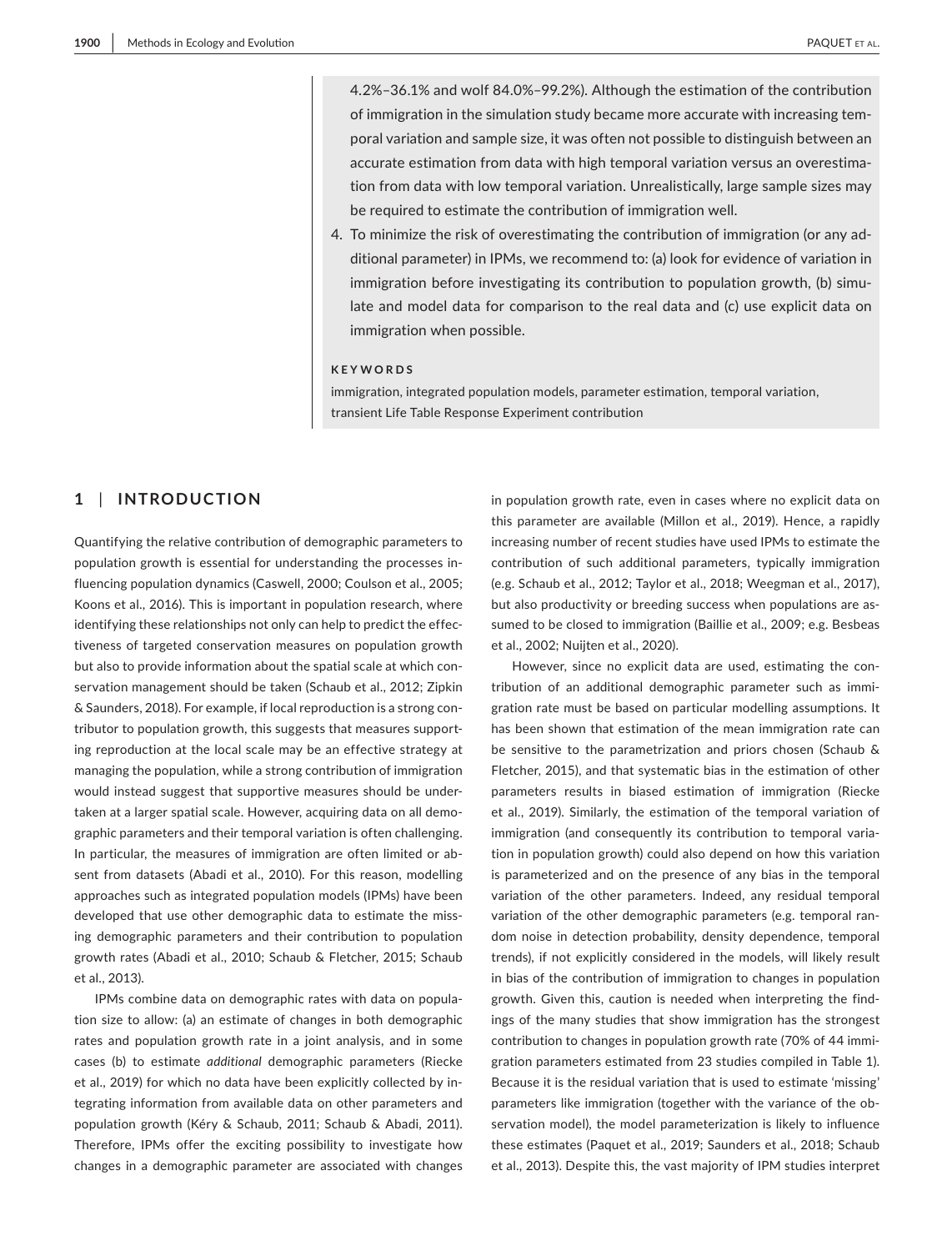| 1<br>TABLE               | Summary of studies that have used IPMs to estimate th |                          |                      | ne contribution of immigration to population growth rates |        |                      |                                     |                                              |                             |                   |
|--------------------------|-------------------------------------------------------|--------------------------|----------------------|-----------------------------------------------------------|--------|----------------------|-------------------------------------|----------------------------------------------|-----------------------------|-------------------|
| Study                    | Species                                               | details<br>Model         | Est. mean<br>immigr. | Estimated contribution                                    | Method | certainty<br>$\%5\%$ | contribution<br>Strongest           | conclusions<br>Biological                    | Conservation<br>conclusions | discussed<br>Bias |
| $\overline{\phantom{0}}$ | Upupa epops                                           | $\simeq$<br>L.           | 0.28                 | $0.57 (-0.35 to 0.88)$                                    | č      | Z                    | $\mathsf{z}$                        | $\succ$                                      | $\succ$                     | Z                 |
|                          | Jynx torquilla                                        |                          | 0.25                 | $0.86 (-0.07 to 0.94)$                                    |        | Z                    | Z                                   |                                              |                             |                   |
| $\sim$                   | Lanius collurio                                       | P, R                     | 0.56                 | 0.62 (0.37 to 0.81)                                       | cor    | $\succ$              | $\succ$                             | $\succ$                                      | $\succ$                     | $\mathsf{z}$      |
| S                        | Strix occidentalis                                    | P, R                     | $\overline{C}$       | 0.58(MA)                                                  | cor    | $\succ$              | $\succ$                             | $\succ$                                      | $\succ$                     | $\mathsf{Z}$      |
| $\overline{4}$           | Sterna hirundo                                        | $\cup$ :                 | 0.16                 | 0.93 (NA)                                                 | cor    | $\succ$              | $\succ$                             | $\succ$                                      | $\mathsf Z$                 | $\mathsf{z}$      |
| $\sqrt{2}$               | Hirundo rustica                                       | P, R                     | 0.47                 | $0.55$ (NA)                                               | contr  | $\succ$              | $\succ$                             | $\succ$                                      | $\mathsf{z}$                | $\succ$           |
| $\infty$                 | Anser albifrons                                       | P, F                     | 0.17                 | 0.81 (0.72 to 0.87)                                       | cor    | $\succ$              | $\succ$                             | $\succ$                                      | $\mathsf Z$                 | $\mathsf Z$       |
| $\overline{ }$           | sandwichensis<br>Passerculus                          | $\simeq$<br>L.           | 0.29                 | 0.46 (0.27 to 0.63)                                       | reg    | $\succ$              | $\succ$                             | $\succ$                                      | $\mathsf{z}$                | $\mathsf{z}$      |
| $\infty$                 | Hylocichla mustelina                                  | $\simeq$<br><b>Δ^</b>    | 0.19                 | 0.12(0.05 to 0.2)                                         | contr  | ≻                    | Z                                   | $\succ$                                      | $\mathsf Z$                 | z                 |
|                          |                                                       |                          | 0.35                 | 0.51 (0.35 to 0.65)                                       |        | $\succ$              | $\rightarrow$                       |                                              |                             |                   |
|                          |                                                       |                          | 0.23                 | 0.2 (0.08 to 0.34)                                        |        | $\succ$              | $\mathbb{Z}$                        |                                              |                             |                   |
|                          |                                                       |                          | 0.26                 | 0.24 (0.14 to 0.35)                                       |        | ≻                    | Z                                   |                                              |                             |                   |
|                          |                                                       |                          | 0.31                 | 0.42 (0.31 to 0.54)                                       |        | $\succ$              | $\succ$                             |                                              |                             |                   |
|                          |                                                       |                          | 0.31                 | 0.48 (0.38 to 0.59)                                       |        | $\succ$              | $\succ$                             |                                              |                             |                   |
|                          |                                                       |                          | 0.32                 | 0.48(0.35 to 0.6)                                         |        | $\succ$              | $\succ$                             |                                              |                             |                   |
|                          |                                                       |                          | 0.29                 | 0.36 (0.26 to 0.47                                        |        | $\succ$              | $\mathsf{z}% _{0}\in\mathsf{z}_{0}$ |                                              |                             |                   |
|                          |                                                       |                          | 0.31                 | 0.36 (0.24 to 0.48)                                       |        | $\rightarrow$        | $\mathbb{Z}$                        |                                              |                             |                   |
|                          |                                                       |                          | 0.42                 | 0.41 (0.24 to 0.59)                                       |        | $\rightarrow$        | z z                                 |                                              |                             |                   |
|                          |                                                       |                          | 0.51                 | 0.43 (0.24 to 0.62)                                       |        | $\succ$              |                                     |                                              |                             |                   |
|                          |                                                       |                          | 0.54                 | 0.32 (0.16 to 0.48)                                       |        | $\mathbf{r}$         | $\mathbb{Z}$                        |                                              |                             |                   |
| $\circ$                  | Pteromys volans                                       | $\mathsf{L}$             | 0.47                 | 0.96 (0.8 to 0.99)                                        | č      | $\geq$               | $\rightarrow$                       | $\succ$                                      | $\succ$                     | Z                 |
|                          |                                                       |                          | 0.27                 | 0.95 (0.84 to 0.99)                                       |        | $\succ$              | $\succ$                             |                                              |                             |                   |
| $10$                     | Tachycineta bicolor                                   | $\simeq$<br>c,           | 0.26                 | 0.79 (0.37 to 0.91                                        | cor    | $\succ$              | $\succ$                             | $\succ$                                      | Z                           | Z                 |
|                          |                                                       |                          | 0.23                 | 0.77 (0.28 to 0.88)                                       |        | $\succ$              | $\succ$                             |                                              |                             |                   |
|                          |                                                       |                          | 0.43                 | 0.9 (0.65 to 0.95)                                        |        | $\succ$              | $\succ$                             |                                              |                             |                   |
| $11$                     | Setophaga ruticilla                                   | $\simeq$<br>$\mathbf{r}$ | 0.57                 | 0.16 (NA)                                                 | č      | Z                    | Ζ                                   | $\succ$                                      | Z                           | $\mathsf{z}$      |
| $12$                     | Platalea leucorodia                                   | P, R                     | 0.36                 | 0.84 (0.53 to 0.93)                                       | Cor    | $\succ$              | $\succ$                             | $\succ$                                      | Z                           | $\mathsf{z}$      |
| 13                       | Tachycineta bicolor                                   | P, R                     | 0.35                 | 0.7 (NA)                                                  | contr  | $\succ$              | $\succ$                             | $\succ$                                      | Z                           | $\succ$           |
| 14                       | Charadrius melodus                                    | P, R                     | 0.09                 | $0.31$ (-0.15 to 0.77)                                    | cor    | z                    | Z                                   | Z                                            | Z                           | $\succ$           |
| 15                       | Falco tinnunculus                                     | $\mathbf{N},\mathbf{R}$  | $-0.38$              | 0.37 (NA)                                                 | contr  | Ζ                    | $\succ$                             | $\mathsf{z}% _{T}\!\left( \mathsf{z}\right)$ | Z                           | $\succ$           |
| $26$                     | Oenanthe oenanthe                                     | U, R                     | 0.44                 | 0.82 (NA)                                                 | contr  | $\succ$              | $\succ$                             | Z                                            | Z                           | $\succ$           |
|                          |                                                       |                          |                      |                                                           |        |                      |                                     |                                              |                             | (Continue         |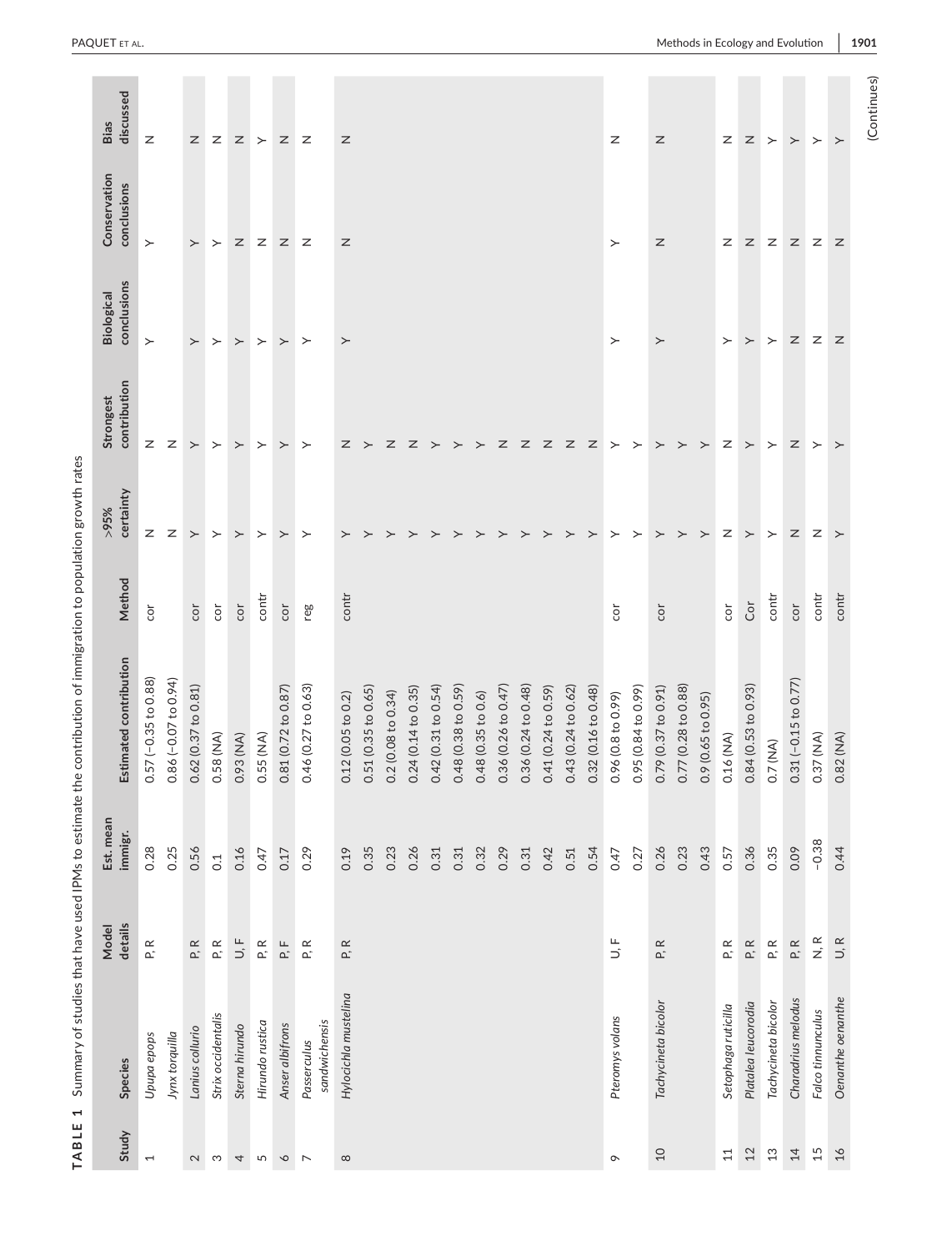| ۹ |
|---|
|   |
|   |
|   |
|   |
| ٦ |
|   |
|   |
|   |

| discussed<br>Bias                | $\overline{z}$    |                    |           |           | Z             |                  |                    | Z                |               |               |               | Z              |               |  |
|----------------------------------|-------------------|--------------------|-----------|-----------|---------------|------------------|--------------------|------------------|---------------|---------------|---------------|----------------|---------------|--|
| Conservation<br>conclusions      |                   | ≻                  |           |           |               | ≻                | ≻                  |                  |               |               |               |                |               |  |
|                                  | Z                 | Z                  |           |           | Z             | ≻                | ≻                  | $\succ$          |               |               |               | Z              |               |  |
| conclusions<br><b>Biological</b> | $\rightarrow$     | Z                  |           |           | Z             | ≻                | ≻                  | ≻                |               |               |               | $\succ$        |               |  |
| contribution<br>Strongest        | Z                 |                    |           |           | z             | >                |                    |                  |               |               |               |                | ≻             |  |
| certainty<br>>95%                | $\frac{1}{2}$     | $\rightarrow$      | $\rm{^>}$ |           | ≨             | $\left. \right.$ | ≻                  | $\mathbf{I}$     |               |               | z             | >              |               |  |
| Method                           | $\frac{1}{2}$     | contr              |           |           | contr         | contr            | cor                | cor              |               |               |               | contr          |               |  |
| Estimated contribution           | 0.04 (NA)         | 0.82 (NA)          | 0.65 (NA) | 0.64 (NA) | 0.24 (NA)     | $0.83$ (NA)      | 0.92(0.22 to 0.98) | $\frac{4}{2}$    | $\frac{4}{2}$ | $\frac{4}{2}$ | $\frac{1}{2}$ | 0.58 (NA)      | 0.87 (NA)     |  |
| Est. mean<br>immigr.             | $\lessgtr$        | $\lessgtr$         |           |           | 0.27          | 0.5              | 0.47               | 0.21             | 0.21          | 0.15          | 0.2           | $\frac{4}{2}$  | $\frac{4}{2}$ |  |
| details<br><b>Model</b>          | $\frac{1}{2}$     | $\frac{L}{Z}$      |           |           | P.R           | P.R              | P.<br>F            | $\cup, \vdash$   |               |               |               | P.F            |               |  |
| <b>Species</b>                   | Vanellus vanellus | Cardellina pusilla |           |           | Upupa epops   | Lanius senator   | Charadrius melodus | Falco sparverius |               |               |               | Jynx torquilla |               |  |
| Study                            | $\overline{17}$   | $\frac{8}{18}$     |           |           | $\frac{1}{2}$ | 20               | 21                 | 22               |               |               |               | 23             |               |  |

Note: Species: The scientific name of the species studied. *Note: Species*: The scientific name of the species studied. Model details: likelihood (Pois = Poisson, N = Normal, N+ = truncated Normal and U = Uniform prior), and how immigration was estimated (F = fixed, R = random). *Model details*: likelihood (Pois = Poisson, N = Normal, *N*+ = truncated Normal and U = Uniform prior), and how immigration was estimated (F = fixed, R = random).

Est mean immigr: estimated mean immigration rate. *Est mean immigr*: estimated mean immigration rate.

Estimated contribution: estimated contribution (mean and 95% Cls) of immigration to population growth as value of the correlation, contribution (i.e. % of variation in population growth explained by *Estimated contribution*: estimated contribution (mean and 95% CIs) of immigration to population growth as value of the correlation, contribution (i.e. % of variation in population growth explained by immigration) or regression coefficient (see column 'Immigr method'). immigration) or regression coefficient (see column 'Immigr method').

Method: method used to calculate the estimated contribution of immigration:  $\cot$  = correlation coefficient, contr = LTRE contribution and reg = regression coefficient. *Method*: method used to calculate the estimated contribution of immigration: cor = correlation coefficient, contr = LTRE contribution and reg = regression coefficient.

 $\sim$ 95% certainty: whether the 95% CIs of the estimated contribution of immigration overlapped zero. *>95% certainty*: whether the 95% CIs of the estimated contribution of immigration overlapped zero.

*Strongest contribution*: whether immigration was estimated to be the strongest contributor to variation in growth rate compared with the other demographic parameters. *Strongest contribution: whether immigration was estimated to be the strongest contributor to variation in growth rate compared with the other demographic parameters.* 

Biological conclusions: whether biological conclusions were drawn from the contribution of immigration. *Biological conclusions*: whether biological conclusions were drawn from the contribution of immigration.

Conservation conclusions: whether recommendations or management decisions were suggested based on the contribution of immigration. *Conservation conclusions*: whether recommendations or management decisions were suggested based on the contribution of immigration.

Bias discussed: whether potential modelling biases that could explain the contribution of immigration were discussed *Bias discussed*: whether potential modelling biases that could explain the contribution of immigration were discussed.

References (numbers relate to those in the column 'Study'). References (numbers relate to those in the column 'Study').

2. Schaub et al. (2013). Strong contribution of immigration to local population regulation: Evidence from a migratory passerine. Ecology. 2. Schaub et al. (2013). Strong contribution of immigration to local population regulation: Evidence from a migratory passerine. *Ecology*. 1. Schaub et al. (2012). The demographic drivers of local population dynamics in two rare migratory birds. Oecologia. 1. Schaub et al. (2012). The demographic drivers of local population dynamics in two rare migratory birds. *Oecologia*.

3. Tempel et al. (2014). Using integrated population models to improve conservation monitoring: California spotted owls as a case study. Ecological Modelling. 3. Tempel et al. (2014). Using integrated population models to improve conservation monitoring: California spotted owls as a case study. *Ecological Modelling*.

4. Szostek et al. (2015). Immigrants are attracted by local pre-breeders and recruits in a seabird colony. Journal of Animal Ecology. 4. Szostek et al. (2015). Immigrants are attracted by local pre-breeders and recruits in a seabird colony. *Journal of Animal Ecology*.

5. Schaub et al. (2015). Differential contribution of demographic rate synchrony to population synchrony in barn swallows. Journal of Animal Ecology. 5. Schaub et al. (2015). Differential contribution of demographic rate synchrony to population synchrony in barn swallows. *Journal of Animal Ecology*.

6. Weegman et al. (2016). Integrated population modelling reveals a perceived source to be a cryptic sink. Journal of Animal Ecology. 6. Weegman et al. (2016). Integrated population modelling reveals a perceived source to be a cryptic sink. *Journal of Animal Ecology*.

7. Woodworth et al. (2017). Winter temperatures limit population growth rate of a migratory songbird. Nature Communications. 7. Woodworth et al. (2017). Winter temperatures limit population growth rate of a migratory songbird. *Nature Communications*.

8. Clark et al. (2017). Spatial and temporal drivers of avian population dynamics across the annual cycle. Ecology. 8. Clark et al. (2017). Spatial and temporal drivers of avian population dynamics across the annual cycle. *Ecology*.

9. Brommer et al. (2017). Immigration ensures population survival in the Siberian flying squirrel. Ecology and Evolution. 9. Brommer et al. (2017). Immigration ensures population survival in the Siberian flying squirrel. *Ecology and Evolution*.

10. Weegman et al. (2017). Integrated population models reveal local weather conditions are the key drivers of population dynamics in an aerial insectivore. Oecologia. 10. Weegman et al. (2017). Integrated population models reveal local weather conditions are the key drivers of population dynamics in an aerial insectivore. *Oecologia*.

(Continues) (Continues)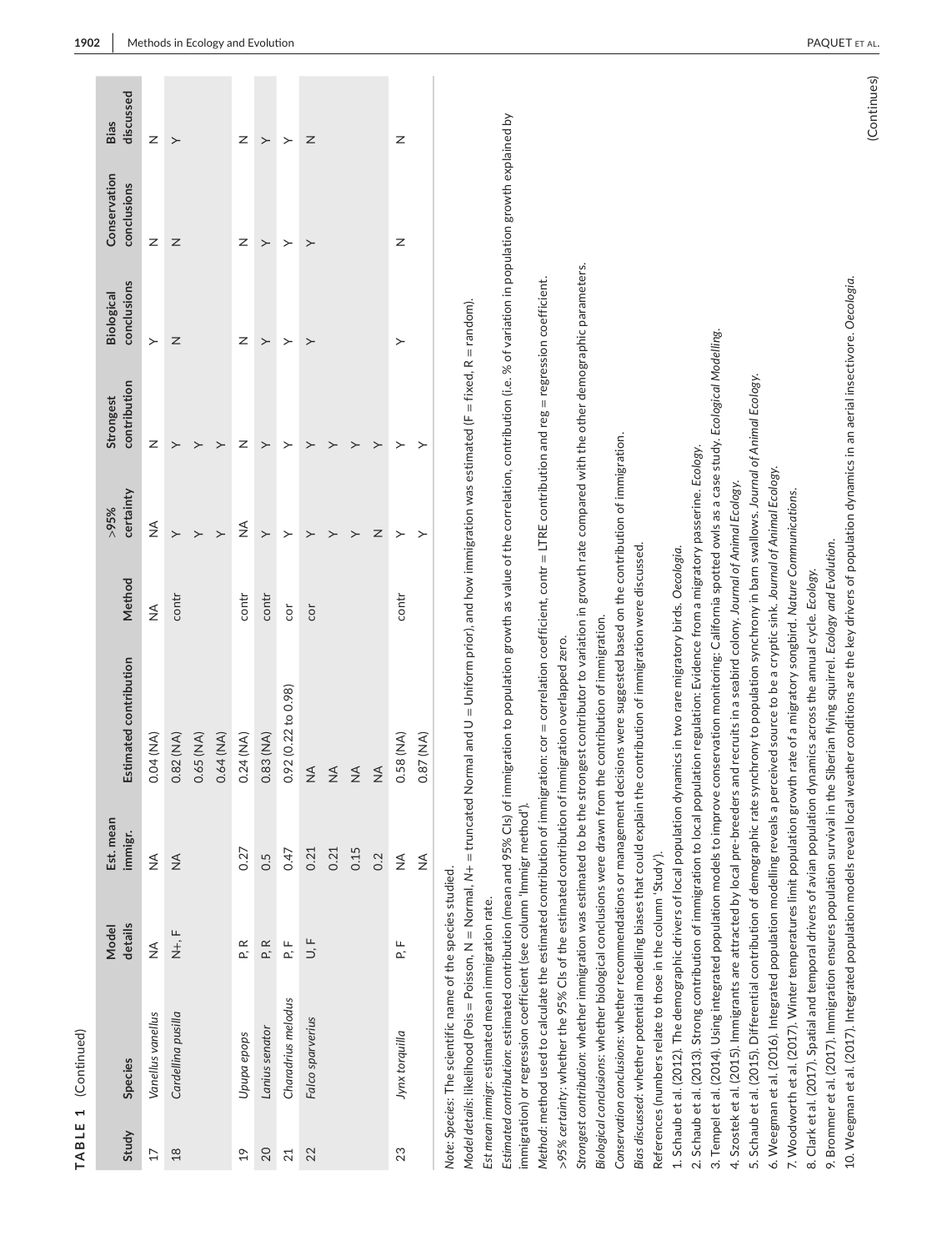this contribution exclusively as immigration (Table 1). Thus, there is an obvious need to estimate what proportion of the estimated con tribution of immigration is truly due to immigration and not to some other component of the residual variation.

Here we use a combination of simulated and empirical data to assess the accuracy of IPMs in estimating immigration as a driver of temporal changes in population growth when immigration is not measured directly. First, we used simulation scenarios to confirm the existence and examine the cause of bias in estimating immigration within the IPM framework. Using 'perfect datasets' simulated with known immigration, we investigate whether IPM parametrization, specification of priors and the method of estimating population growth contribution result in biased estimates of the demographic contribution of immigration. Demographic parameter values other than immigration were based on estimates from an open population of northern wheatear, *Oenanthe oenanthe*, near Uppsala, Sweden. The simulation study allows us to quantify the bias in the estima tion of the temporal variation of immigration and its contribution to population growth under various scenarios. Second, we use longterm data from real populations with known immigration, in order to compare the IPM-estimated contribution of immigration versus the known true contribution of immigration. More specifically, we used data from populations that are either closed to immigration (Soay sheep *Ovis aries* on the island of Hirta and Mauritius kestrels *Falco punctatus*) or where the number of immigrants is very small and known (grey wolf *Canis lupus* population of Scandinavia).

### **2**  | **MATERIALS AND METHODS**

### **2.1**  | **Simulation study**

To assess how accurate IPMs are at estimating the temporal variation and contribution of immigration to changes in population growth rate, we simulated data using known parameter values for fecundity, apparent survival (i.e. accounting for both emigration and mortal ity), population size and immigration. We then applied IPMs to the simulated data and compared modelled parameter estimates to the known values (see Appendix 1 for the scripts used to simulate data and to fit IPMs to simulated data). We simulated a series of datasets (and their underlying time-varying demographic parameters) using the structure of IPMs adapted from the real-data IPM example in Kéry and Schaub (2011) with time varying (random) vital rates, de mographic stochasticity accounted for using Poisson and Binomial distributions and a Poisson distribution for the observation model of the count data. We simulated the number of immigrants rather than an immigration rate as it has been suggested to better estimate immigration, particularly in small populations, whereas modelling im migration rate may lead to unrealistically high estimates due to its dependency to population size (Schaub & Fletcher, 2015; Zipkin & Saunders, 2018). To obtain realistic parameter values for the simula tions, we fitted the same IPM structure to a dataset from a northern

# of the special control of the special control of the special control of the special control of the special control of the special control of the special control of the special control of the special control of the special 11. Wilson et al. (2017). Density-(Continued) **TABLE 1** (Continued)**TABLE 1**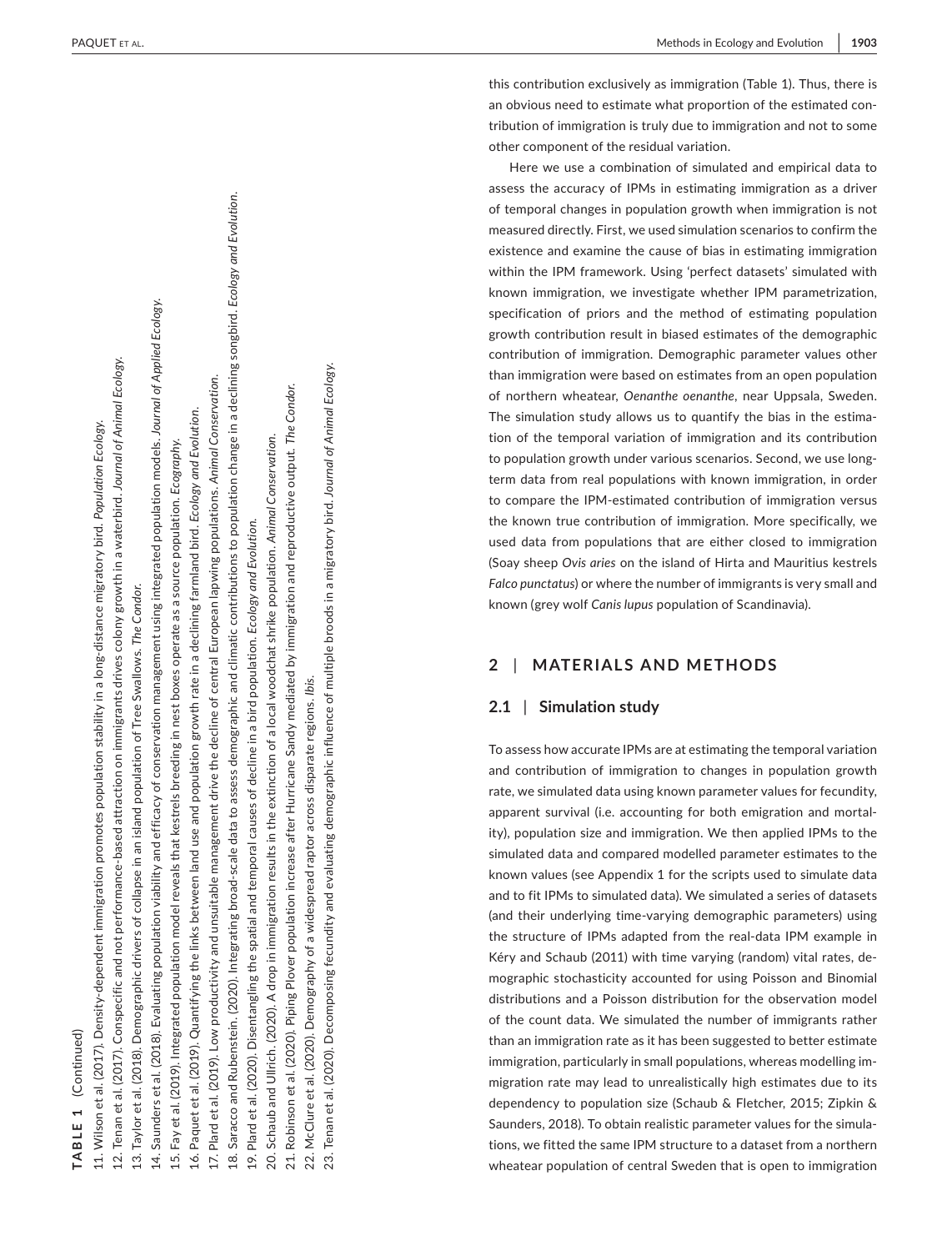(Paquet et al., 2020). For all parameters except the number of immigrants (for which further details are given below), we used the posterior medians from this fit in the simulation (see Appendix 1 for parameter values).

### 2.1.1 | Scenarios

To quantify the bias in the estimation of the temporal variation of immigration and its contribution, we simulated six scenarios that resulted from the combination of using three levels of temporal variation in the number of immigrants (no, moderate or strong) and two levels of sample size. In the no variation in immigration scenario, we kept the number of immigrants fixed at the median of its value as estimated from the wheatear data ( $N_{\text{imm.t}} = e^{\mu_{\text{imm}}} = 32$ , which corresponds to 39% of the initial population size). For the moderate and strong variation in immigration scenarios, we fixed the temporal standard deviation of the number of immigrants (on the log scale), hereafter  $\sigma_{\text{imm}}$ , to either 0.2 (simulating moderate temporal variation) or 0.4 (simulating strong temporal variation).

$$
N_{\text{imm,t}} \sim \text{Poisson}\left(e^{\left(\mu_{\text{imm}} + \varepsilon_{\text{imm,t}}\right)}\right),
$$

$$
\varepsilon_{\rm imm, t} \sim \text{Normal}(0, \sigma_{\rm imm}).
$$

To understand how sensitive the estimates of  $\sigma_{\text{imm}}$  are to the amount of data available, we simulated 24 years' datasets of 'normal' sample size (the same sample sizes per year as in the real wheatear dataset, see Appendix 1 for sizes of simulated datasets) or 'large' sample sizes (sample sizes per year 10 times larger than the wheatear data; with the initial population size and mean number of immigrants also 10 times bigger).

### **2.2** | **Estimating time-varying immigration and its contribution to population growth rate**

To estimate temporal variation in the number of immigrants, we fitted the two most typically used formulations on each dataset (Table 1). In the first, most widely used type of IPM (hereafter  $IPM<sub>pois</sub>$ , the number of immigrants is strictly positive and allowed to vary around a mean value according to a Poisson log-normal distribution (e.g. Schaub et al., 2012, 2013; Taylor et al., 2018). In the second type of IPM (hereafter IPM $_{NoConst}$ ), the number of immigrants is a fixed parameter estimated independently for each year (Brommer et al., 2017; e.g. Szostek et al., 2014), without constraining the number of immigrants to be positive, nor to vary randomly around a mean.

We estimated the contribution of immigration to changes in population growth rate using the two most common methods. First, we calculated the correlation coefficient between the annual number of immigrants and the annual population growth rates for each

posterior sample, as well as the proportion of positive coefficients (Schaub et al., 2012). Second, we computed recently developed transient Life Table Response Experiment (LTRE) contributions for immigration rate (Koons et al., 2016, 2017; Taylor et al., 2018). This method has the advantage of summing into a meaningful quantity, which should approximate the variation in population growth rate and therefore allows an estimate of the proportion of variation in annual population growth that is explained by the variation in immigration rate (Paquet et al., 2019; Taylor et al., 2018). Given the limitations of the ad hoc correlation approach, notably for comparisons among populations (Koons et al., 2017), we only present results from the LTRE contributions in the main text and refer to results from the correlation approach in Figures S3 and S6.

For each of the six scenarios, we simulated 100 datasets. For each of the 600 datasets, we fitted the two above-mentioned types of Bayesian IPMs (IPM<sub>Pois</sub> and IPM<sub>NoConst</sub>, see Appendix 1). For each IPM, we obtained posterior distributions from three independent MCMC chains after an adaptation period of 5,000 iterations, a burn in of 1,000 sampling every 30th iteration for 30,000 iterations. We used vague priors and true parameter values of the simulated datasets as initial values except for  $\sigma_{\text{imm}}$  which was initially set to 0.02 for cases where the true number of immigrants did not vary.

The correlations between the yearly number of immigrants and the growth rate and the LTRE contribution of immigration rate were computed from the posterior samples, and their true values were calculated for each of the simulated datasets for comparison. We looked at the correlations with the number of immigrants rather than immigration rates (e.g. Saunders et al., 2018), whereas contribution had to be calculated for immigration rate. Note that the true LTRE contribution of immigration rate is positive even when the number of immigrants is fixed because population size, and hence immigration rate, still varies when the number of immigrants is fixed.

### **2.3** | **Case studies on three real populations**

To assess how accurate IPMs are at estimating the temporal variation of immigration and its contribution in real populations, we compare estimated and true contribution of immigration using longterm data from real populations with known rates of immigration (see Appendix 2 for details on sample sizes, methods and references describing data collection). We built Bayesian IPMs with time varying (random) vital rates. We modelled female breeders only, assuming females are the limiting sex (Rankin & Kokko, 2007). A detailed description of the models is provided in Appendix 3.

For each IPM, we obtained posterior distributions from three independent MCMC chains. Details on prior distribution, initial values, number of iterations, convergence assessment and posterior predictive checks can be found in Appendix 4. All simulations and estimations of posterior distributions were performed using JAGS, version 4.2.0 (Plummer, 2003, 2015) run using the rjags package (Plummer, 2013) in Program R, version 3.3.1 (R Core Team, 2019). R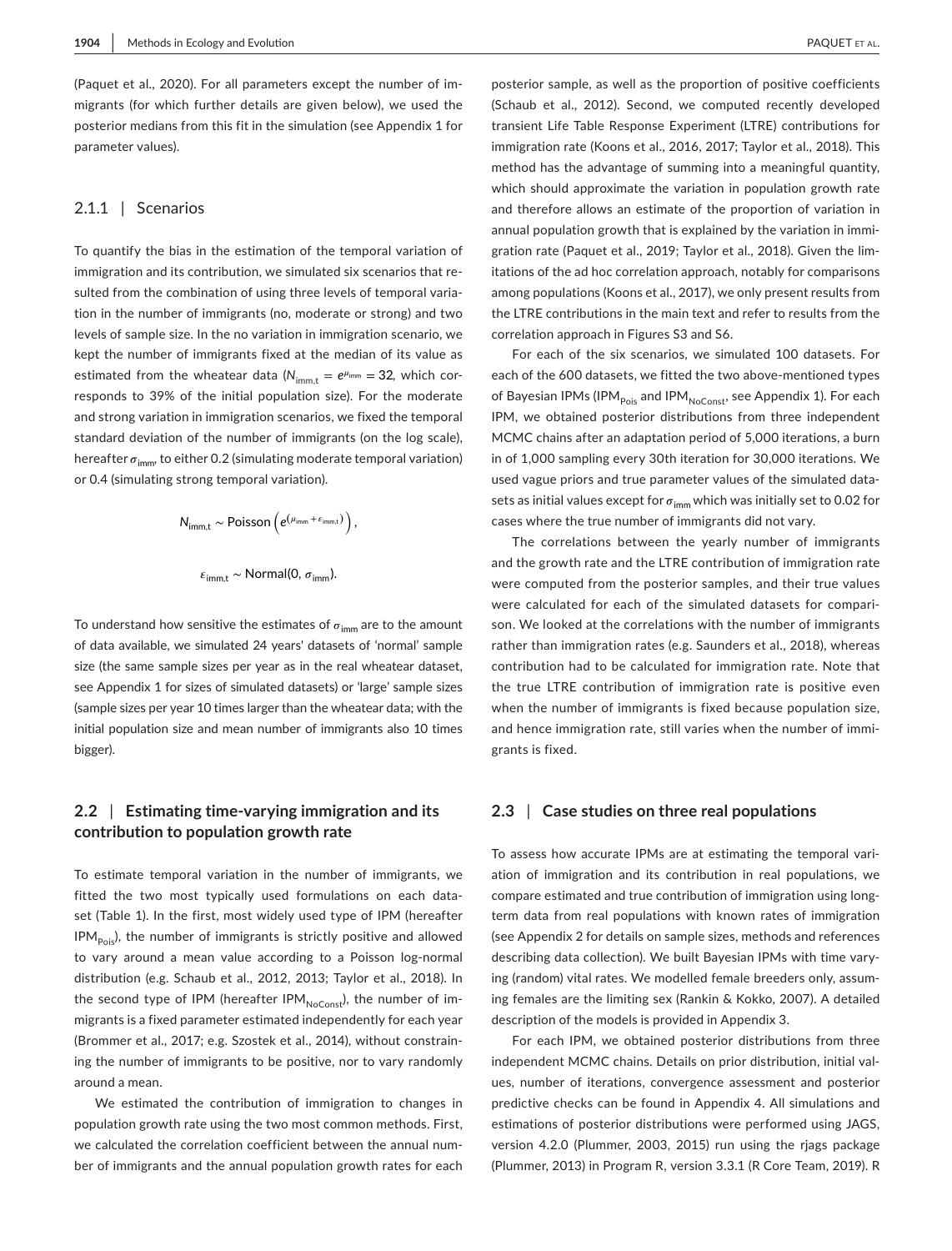code to compute LTRE contributions and correlations is provided in Appendix 5.

### **3** | **RESULTS**

### **3.1** | **Simulation study**

Both IPM parameterizations satisfactorily predicted the mean (i.e. 32 and 320 for both sample sizes) and annual number of immigrants in all scenarios (see Figure S1 for illustration on one of the 100 datasets in each scenario). Nevertheless, IPMs overestimated the LTRE contribution of immigration (Figure 1; Figure S2, panels A and D) as well as the correlation between the estimated number of immigrants and population growth rate (Figure S3) for most of the simulations where the number of immigrants did not vary (Table S1; Figure 2). This is because the variation in the number of immigrants was overestimated, due to estimation uncertainty combined with the fact that the standard deviation is constrained to be positive (Figure 3).

When the simulated number of immigrants varied moderately or strongly over time, the IPM $_{\text{Pois}}$  gave unbiased estimates of the variance in the number of immigrants (Figure 3) and consequently the contributions of immigration rate to changes in population growth rate (Figure 2). However, the estimated contributions were not clearly different from what would have been estimated in absence of variation in the number of immigrants (Figure 1: 95% CrI for IPM estimates in panel B or C [with temporal variation in immigration] largely overlap with those in panel A [no variation]). The differences were more pronounced, although still unclear, when the sample sizes were increased 10-fold (Figure 1d–f).

The IPM $_{NoConst}$  poorly estimated the LTRE contributions of immigration rate in all cases (Figure 2).

### **3.2** | **Case studies**

For all case studies, estimated numbers of immigrants were small relative to population size, and 95% credible intervals almost always included zero (Figure S4). Their temporal variation (estimated with the IPM<sub>Pois</sub> parameterization) was also low and did not clearly deviate from zero (Figure S5). The kestrel and the sheep populations are closed to immigration, and for the wolf population, where immigration did occur twice, the posterior contribution of the true immigration rate was close to zero −3.46  $\times$  10<sup>-5</sup> (95% CrI: −0.16.8  $\times$  10<sup>-5</sup>, 6.83  $\times$  10<sup>-5</sup>). Despite this, for all three populations, estimates of the LTRE contribution of immigration were positive for most posterior samples for the IPM<sub>Pois</sub> formulation and strong for *all* posterior samples for the IPM $_{NoConst}$  formulation (Figure 4). Computing correlations gave similar results (Figure S6). When using the IPM $_{\text{pois}}$ formulation, LTRE analyses suggest that immigration explained on average 19.1% of the variation in population growth rate for the kestrel population, 4.2% for the sheep population and 84.0% for the wolf population (Figure 4, calculated as: mean(Contrib $_{\text{lmm}}$ )/

mean(Contrib<sub>Imm</sub> + Contrib<sub>Other demographic rates</sub>)). The LTRE contribution of immigration increased dramatically when using the IPM $_{\text{NoConst}}$ formulation, representing then 98.2% of the variation in population growth rate for the kestrel population, 36.1% for the sheep population and 99.2% for the wolf population (Figure 4).

### **4** | **DISCUSSION**

Using both simulations and real case studies, we show that IPMs can strongly overestimate the contribution of immigration to changes in population growth rate. This happened when immigration was simulated with zero temporal variation and in our case studies where immigration was known to be zero or negligible. The strength of this overestimation varied with how immigration was formulated and with sample size. The estimation of the contribution of immigration to variation in growth rate was more accurate when the true (simulated) variation in the number of immigrants was substantial (i.e.  $\sigma_{\text{imm}}$  = 0.2 or 0.4 on the log scale). However, despite this, it was still often not distinguishable from what was estimated when immigration did not vary. Below, we discuss the implications of these results and provide guidelines for more informed inference when estimating the importance of immigration (or any demographic parameter informed by little or no data) for population dynamics using IPMs.

Although previous empirical work has acknowledged the possibility for bias when estimating the contribution of immigration, for example due to spatial mismatch, lack of fit or unmodelled temporal variation in other parameters (Paquet et al., 2019; Saunders et al., 2018; Schaub et al., 2013), our simulation study shows that the contribution of immigration can be strongly overestimated, even in absence of any such biases. We found that in absence of variation in the number of immigrants and with a realistic sample size, the estimated variation in the number of immigrants was substantial (Figure 3; Figure S1a) and immigration rate was the demographic parameter contributing the most to changes in population growth rate (LTRE contribution representing 63% (95% CrI 30–95) of the total variation for the IPM $_{\text{Pois}}$  parameterization, Figure S2). We found that such bias is particularly strong when using the least constrained formulation of immigration IPM $_{NoConst}$  for both the simulation study and the case studies. This is likely due to the uniform priors used to model the number of immigrants independently each year, which induce spurious temporal variation because of the high uncertainty in estimating yearly immigration. Although more rarely used, such formulation has been recommended instead of the IPM $_{\text{Pois}}$  formulation to estimate the *mean* number of immigrants in cases where it is expected to be small (as for our case studies), because it allows negative values (Schaub & Fletcher, 2015), unlike the IPM $_{\text{Pois}}$  formulation. While it does perform well in estimating the *mean* number of immigrants, we show that it performs poorly in estimating their temporal *variation*. A compromise to better estimate both the mean and temporal variation of immigration in cases where immigration is low could be to use a Normal likelihood for immigration rate as it allows for negative values (cf. IPM $_{NoConst}$ ) while having constant mean and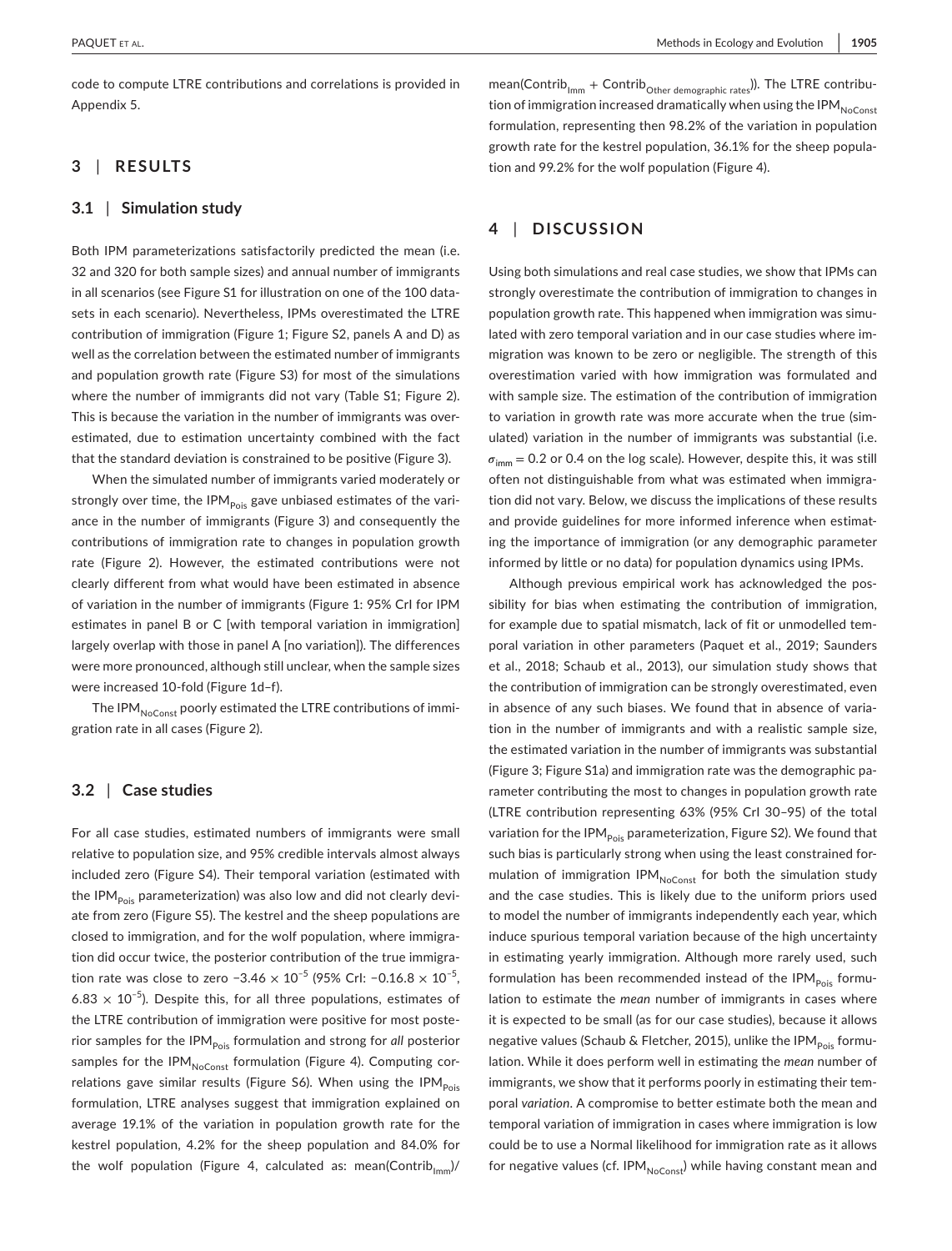

**FIGURE 1** LTRE contribution of immigration rate to variance in population growth rate for the three simulated level of variation in the number of immigrants (a & d = no variation; b & e = moderate variation; c & f = strong variation) for both sample sizes (upper panels [a-c] for the original sample size and lower panels [d–f] for the 10-fold sample sizes). Simul represents the distribution of the 100 true values of the simulated datasets, and IPM<sub>Pois</sub> and IPM<sub>NoConst</sub> represent the distribution of the combined posteriors for the contributions estimated with each IPM parameterization. In the IPM<sub>Pois</sub> parameterization, the number of immigrants is positive with random temporal variation according to a Poisson log-normal distribution. For IPM<sub>NoConst</sub>, the number of immigrants is estimated independently for each year. Dots show the posterior means, and lines show the 95% intervals for the combined posterior mass across simulations. Proportions of variation in growth rate explained by LTRE contribution of immigration are presented in Figure S2

temporal variance (cf. IPM<sub>pois</sub>; e.g. Fay et al., 2019). Nevertheless, using such a formulation would still presumably provide an overestimated contribution of immigration, as we found when using the  $IPM<sub>pois</sub>$  formulation. This is because the temporal variance parameters are constrained to be positive and therefore uncertainty around a true variance of zero leads to the occurrence of positive (not negative) posterior values (see Figure 3).

In simulations where immigration varied substantially, IPMs provided good estimates of temporal variation in immigration, and

consequently good estimates of their contribution to changes in population growth. However, the estimated contributions may be largely indistinguishable from what would be expected if immigration would not vary (and hence not contribute at all to variation in population growth; Figure 1). Only very high variation in immigration and/or huge sample sizes would lead to estimates precise enough to distinguish the temporal variation and contribution of immigration from what would be expected in the absence of variation.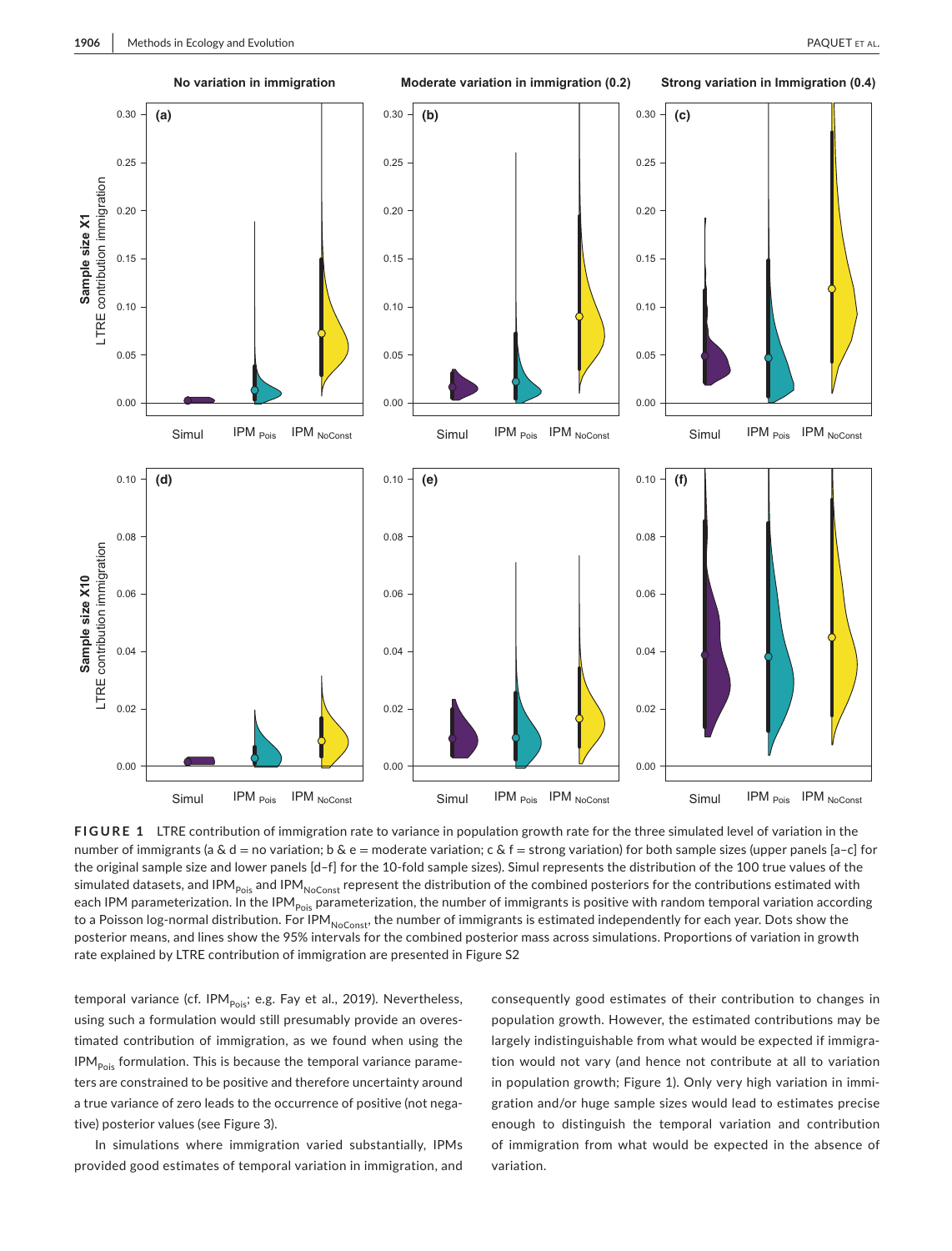

**FIGURE 2** Coverages (= proportion of simulations where 95% CrI of estimated parameter includes the true parameter value) for LTRE contributions of immigration estimated under each simulated scenario (panel  $a =$  original sample size; panel  $b = 10$ -fold sample size). Green points represent the IPM<sub>Pois</sub> parameterization and yellow points represent the IPM<sub>NoConst</sub> parameterization. The red dotted line indicates a coverage of 95%



**FIGURE 3** Temporal standard deviation in number of immigrants (on the log scale) estimated with the IPM $_{\text{Pois}}$ parameterization for each true level of variation (i.e. 0, 0.2 and 0.4) and for both sample sizes. Violin plots show the distribution of the combined posteriors from all 100 simulated datasets. Red dots show true values, black dots show the means and bold lines show the 95% intervals for the combined posterior mass across simulations

Similar to results from the simulations, our case studies on the three wild populations with known immigration show that the contribution of immigration was overestimated for most of the posterior samples and most dramatically when using the least constrained formulation of immigration (IPM $_{NoConst}$ , Figure 4). Such bias could be driven by many additional factors, including temporal variation in the observation process of the count data, any non-random temporal variation of the other demographic parameters that would not be explicitly considered in the model (Paquet et al., 2019) or a mismatch of the spatial scale used to estimate the different components of the models (Millon et al., 2019). Knowledge of the biology for each study population is therefore important and needs to be considered explicitly within the population model in order to minimize bias in the estimation of the contribution of *additional* parameters such as immigration.

It is important to note that such biased estimation of temporal variation likely applies to any *additional* parameter (estimated indirectly by integrating information from other parameters, Riecke et al., 2019), and, potentially to a lesser extent, any model parameter when there is uncertainty around the estimation of temporal variation, and the shape of its posterior distribution shows no clear deviation from zero. Therefore, the issues raised in this study should be carefully considered when estimating the temporal contribution of any parameter and when comparing the contribution of parameters informed by largely differing amounts of data.

What can be done in order to get better inference on the temporal contribution of immigration, or any other parameter, to population growth when using IPMs? We recommend to first look for evidence of variation before investigating its contribution to population growth. This can be done by evaluating the shape of the posterior distribution of its variance and assessing whether its peak clearly differs from zero (Figure 3). Although computationally more time-consuming, a second recommendation is to proceed as we did in our simulation study. That is, simulate datasets of the same size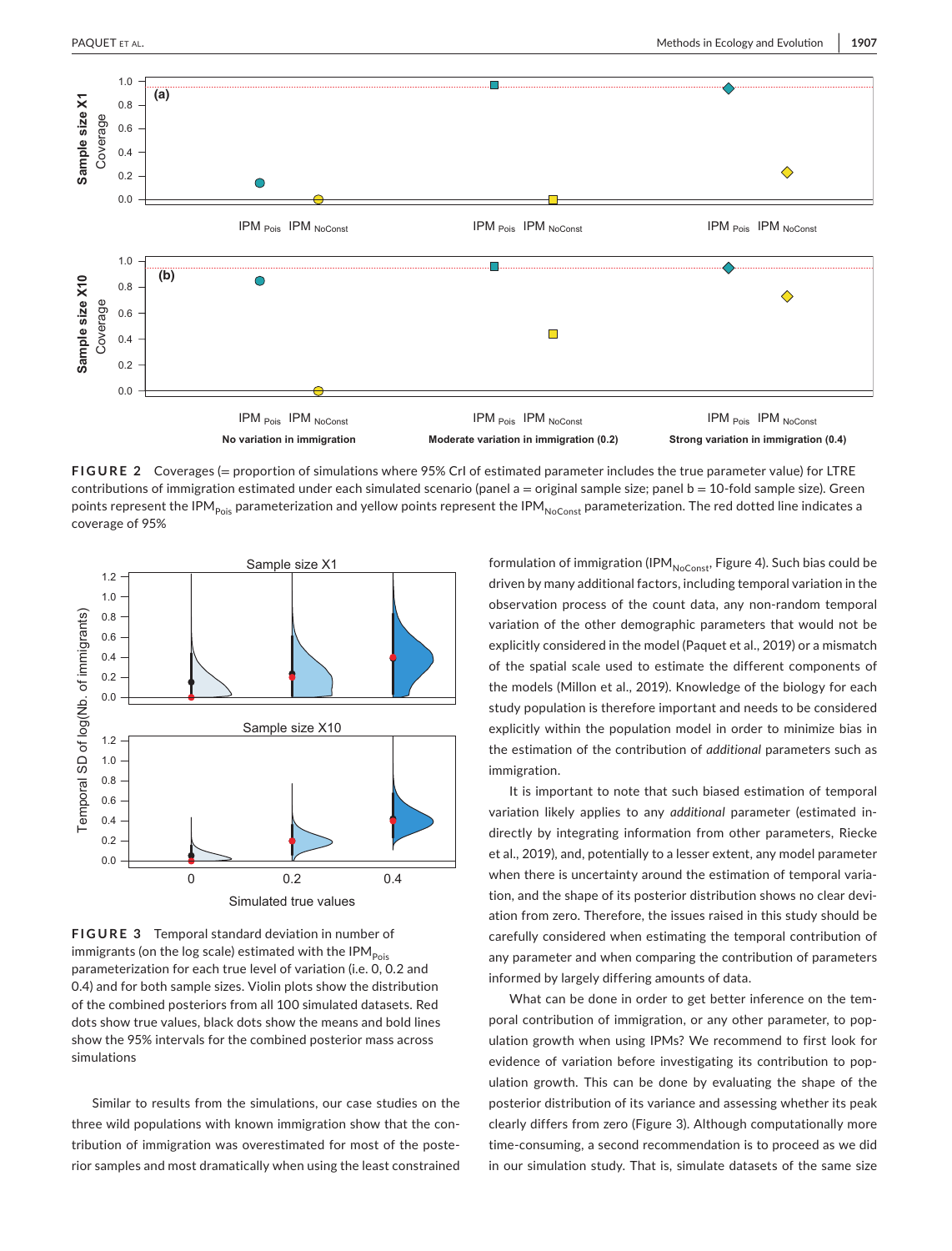

**FIGURE 4** Transient LTRE contributions representing the part of variation in growth rate explained by immigration rate, and explained by the sum of all other demographic rates for the kestrel (a and b), the sheep (c and d) and the wolf (e and f) case study populations. Left panels represent estimates from the  $IPM<sub>pois</sub>$  parameterization, and right panels represent estimates from the IPM<sub>noConst</sub> parameterization. Dots show the posterior means, and lines show the 95% credible intervals

as the real datasets based on the estimated demographic parameters but where immigration (or any parameter of interest) is fixed in time. Then run the IPM using these simulated datasets and compare the contribution obtained with the one obtained when using the real dataset of interest. We provide a step-by-step procedure and R script on how to do so in Appendix 6. As an illustration, using data from a northern wheatear population, our procedure highlights that although immigration is estimated to be by far the main contributor of changes in population growth, a highly similar contribution would

have been estimated in absence of any variation in the number of immigrants (Appendix 6). Because the inclusion of an *additional* parameter in IPMs can help prevent bias in the estimation of the other parameters (Riecke et al., 2019), it could be the case likewise regarding its temporal variation. Therefore, comparing estimates obtained with and without temporal variation in this *additional* parameter may be useful for better-informed inference regarding the other demographic parameters. That being said, we recommend not interpreting the contribution of *additional* parameters biologically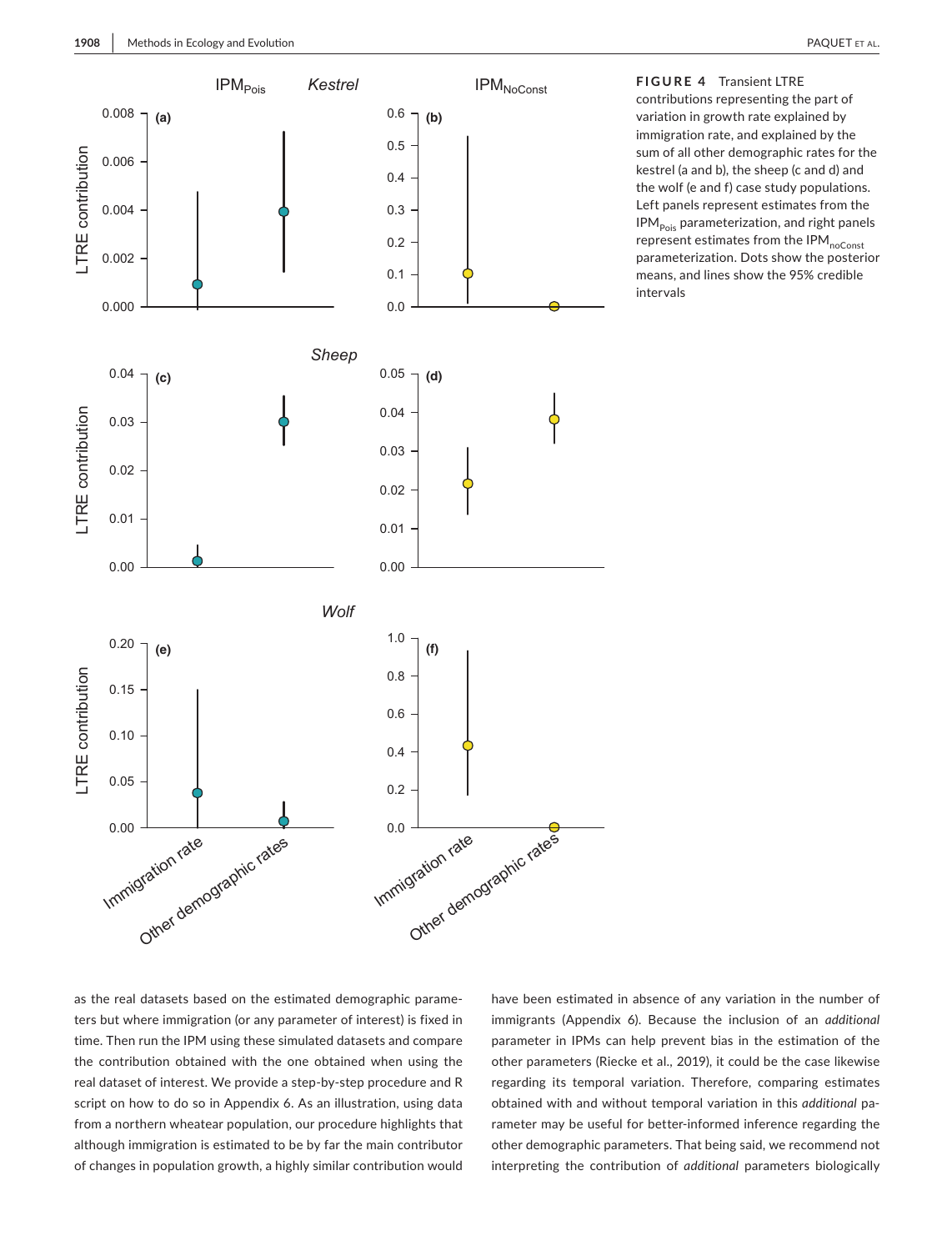if the above-mentioned procedure does not suggest otherwise. Calling such a parameter an '*additional* parameter' throughout the  $text$  (and define it as immigration  $+$  bias in cases where this parameter describes immigration) may help prevent systematic biological misinterpretation.

An application of our results of practical conservation importance is that an estimated high contribution of immigration (relative to local reproduction and survival) to variation in population growth does not necessarily mean that local conservation measures (supporting local reproduction or survival) are of little consequence. Yet this is sometimes how an estimated strong (mean) contribution of immigration is interpreted (e.g. Schaub et al., 2012; Schaub & Ullrich, 2020) with subsequent suggestions that supportive measures should be undertaken at larger spatial scales. Our results suggest that because the importance of immigration is likely greatly overestimated (see the northern wheatear example in Appendix 6), then local measures may well be more effective conservation tools despite high IPM estimates on the contribution of immigration indicating otherwise.

If the main aim of a study was to investigate the temporal contribution of immigration to changes in population growth rate, it is advisable to empirically collect and use explicit data on immigration. In rare situations, where all breeders in the population are monitored and all offspring are marked, immigration can be estimated as the number of unmarked animals recruited into the population (Link & Barker, 2005). In the cases where all subpopulations are monitored, immigration and emigration from and towards each subpopulation can be estimated using multi-state models (Seward et al., 2019). Moreover, additional data on individuals' locations can be used in spatially explicit IPMs to estimate individuals' movements and hence immigration and emigration (Chandler & Clark, 2014; Chandler et al., 2018; Paquet et al., 2020), although extrapolation to movements at a scale larger than the study area may be problematic. Spatially explicit IPMs also allow accounting for spatial autocorrelation of parameters, accommodate data collected at different scales and hence avoid bias due to scale mismatch when estimating immigration. Because IPMs offer the possibility of using different types of data into a single modelling framework, then other types of available data such as spatial and genetic data (Millon et al., 2019) should be included in IPMs for more informed estimations of immigration and its temporal variation.

### **ACKNOWLEDGEMENTS**

The authors thank Michael Schaub, the Editors and two anonymous reviewers for very helpful comments and suggestions. The Mauritius kestrel population in the Bambou Mountains is part of a long-term species recovery program conducted by the Mauritian Wildlife Foundation and the National Parks and Conservation Service (Government of Mauritius), with support from the Institute of Zoology (ZSL), University of Kent, Durrell Wildlife Conservation Trust, the Peregrine Fund, Vallee de Ferney Trust, local landowners and the many fieldworkers engaged in the monitoring and management over the last 30 years. The Soay sheep project on St Kilda

is supported by the UK Natural Environment Research Council and they thank all the field workers for their invaluable help with collecting data. They thank all the people who conducted laboratory or fieldwork or administrated the monitoring of wolves in Scandinavia during the last 40 years with support from the Swedish Environmental Protection Agency (5855/2019) and the Marie-Claire Cronstedt's Foundation. D.A. and J.K. were financed by Swedish Research Council FORMAS, M.L. was financed by Swedish Research Council VR (2017-03963) and FORMAS (2017-00384) and T.P. was financed by Research Council VR and Carl Tryggers Foundation.

### **CONFLICT OF INTEREST**

None.

### **AUTHORS' CONTRIBUTIONS**

M.L. and T.P. conceived the idea in discussion with M.P., J.K., D.A. and P.F.; Ø.F., C.G.J., M.A.C.N., K.N., J.M.P., H.S., L.S., V.T., P.W., C.W. and M.Å. collected the data; J.K., M.P. and D.A. conceived the simulation study; M.P. analysed the data and performed the simulation study with help from J.K.; M.P. led the writing of the manuscript together with D.A., J.K. and M.L. All authors contributed to the drafts and gave final approval for submission.

### **PEER REVIEW**

The peer review history for this article is available at [https://publons.](https://publons.com/publon/10.1111/2041-210X.13667) [com/publon/10.1111/2041-210X.13667](https://publons.com/publon/10.1111/2041-210X.13667).

### **DATA AVAILABILITY STATEMENT**

Data can be accessed on Dryad Digital Repository [https://doi.org/](https://doi.org/10.5061/dryad.xd2547dh0) [10.5061/dryad.xd2547dh0](https://doi.org/10.5061/dryad.xd2547dh0) (Paquet et al., 2021).

### **ORCID**

*Matthieu Pa[quet](https://orcid.org/0000-0002-8012-5131)* <https://orcid.org/0000-0003-1182-2299> *Jonas Knape* <https://orcid.org/0000-0002-8012-5131> *Pär Forslund* <https://orcid.org/0000-0002-0554-0503> *Malcolm A. C[. Nico](https://orcid.org/0000-0002-7345-6063)ll* <https://orcid.org/0000-0001-6212-4787> *Matthew Low* <https://orcid.org/0000-0002-7345-6063>

### **REFERENCES**

- Abadi, F., Gimenez, O., Ullrich, B., Arlettaz, R., & Schaub, M. (2010). Estimation of immigration rate using integrated population models. *Journal of Applied Ecology*, *47*(2), 393–400. [https://doi.](https://doi.org/10.1111/j.1365-2664.2010.01789.x) [org/10.1111/j.1365-2664.2010.01789.x](https://doi.org/10.1111/j.1365-2664.2010.01789.x)
- Baillie, S. R., Brooks, S. P., King, R., & Thomas, L. (2009). Using a statespace model of the British song thrush *Turdus philomelos* population to diagnose the causes of a population decline. In D. L. Thomson, E. G. Cooch, & M. J. Conroy (Eds.), *Modeling demographic processes in marked populations* (pp. 541–561). Springer.
- Besbeas, P., Freeman, S. N., Morgan, B. J., & Catchpole, E. A. (2002). Integrating mark–recapture–recovery and census data to estimate animal abundance and demographic parameters. *Biometrics*, *58*(3), 540–547. <https://doi.org/10.1111/j.0006-341X.2002.00540.x>
- Brommer, J. E., Wistbacka, R., & Selonen, V. (2017). Immigration ensures population survival in the Siberian flying squirrel. *Ecology and Evolution*, *7*(6), 1858–1868.<https://doi.org/10.1002/ece3.2807>